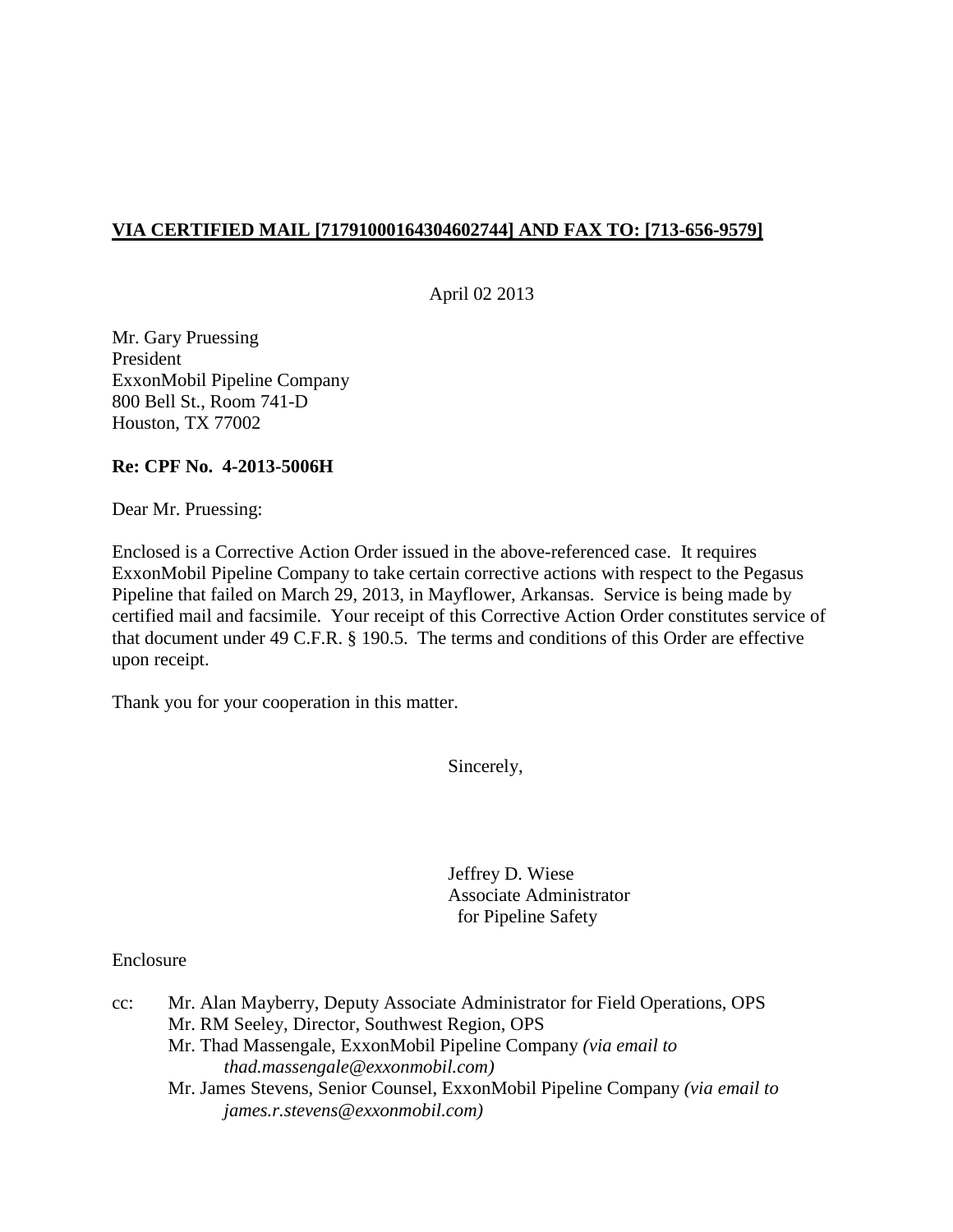## **U.S. DEPARTMENT OF TRANSPORTATION PIPELINE AND HAZARDOUS MATERIALS SAFETY ADMINISTRATION OFFICE OF PIPELINE SAFETY WASHINGTON, D.C. 20590**

**)** 

**In the Matter of ) )**  ExxonMobil Pipeline Company,  $\qquad \qquad$  OPF No. 4-2013-5006H  **) Respondent. ) \_\_\_\_\_\_\_\_\_\_\_\_\_\_\_\_\_\_\_\_\_\_\_\_\_\_\_\_\_\_\_\_\_\_\_\_)** 

**\_\_\_\_\_\_\_\_\_\_\_\_\_\_\_\_\_\_\_\_\_\_\_\_\_\_\_\_\_\_\_\_\_\_\_\_** 

## **CORRECTIVE ACTION ORDER**

### **Purpose and Background**

This Corrective Action Order (Order) is being issued, under the authority of 49 U.S.C. § 60112, to require ExxonMobil Pipeline Company (EMPCO or Respondent), to take necessary corrective action to protect the public, property, and the environment from potential hazards associated with the recent failure on the crude oil transmission pipeline known as the Pegasus Pipeline.<sup>1</sup>

On March 29, 2013, an accident reportable under 49 CFR § 195.52 occurred on the Pegasus Pipeline, resulting in the release of approximately 3500 to 5000 barrels of crude oil (Failure). The Pegasus Pipeline is a 20-inch diameter pipeline approximately 850 miles in length that transports crude oil from Patoka, Illinois, to Nederland, Texas. The cause of the Failure has not yet been determined. Pursuant to 49 U.S.C. § 60117, the Pipeline and Hazardous Materials Safety Administration (PHMSA), Office of Pipeline Safety (OPS), has initiated an investigation of the accident. The preliminary findings of the ongoing investigation are as follows.

### **Preliminary Findings**

- EMPCO is an affiliate of ExxonMobil Pipeline Company, LP, and transports over 2.7 million barrels of crude oil and refined products every day through over 8000 miles of pipelines.<sup>2</sup>
- EMPCO's Pegasus Pipeline is a 20-inch diameter pipeline, approximately 850 miles in length, which transports crude oil from Patoka, Illinois, to the Texas Gulf Coast.

 $\overline{a}$ 1 The Pegasus Pipeline is owned by Mobil Pipe Line Company and operated by EMPCO.

<sup>2</sup> *See* http://www.exxonmobilpipeline.com/USA-English/EMPCo/ourcompany.aspx (last accessed April 1, 2013).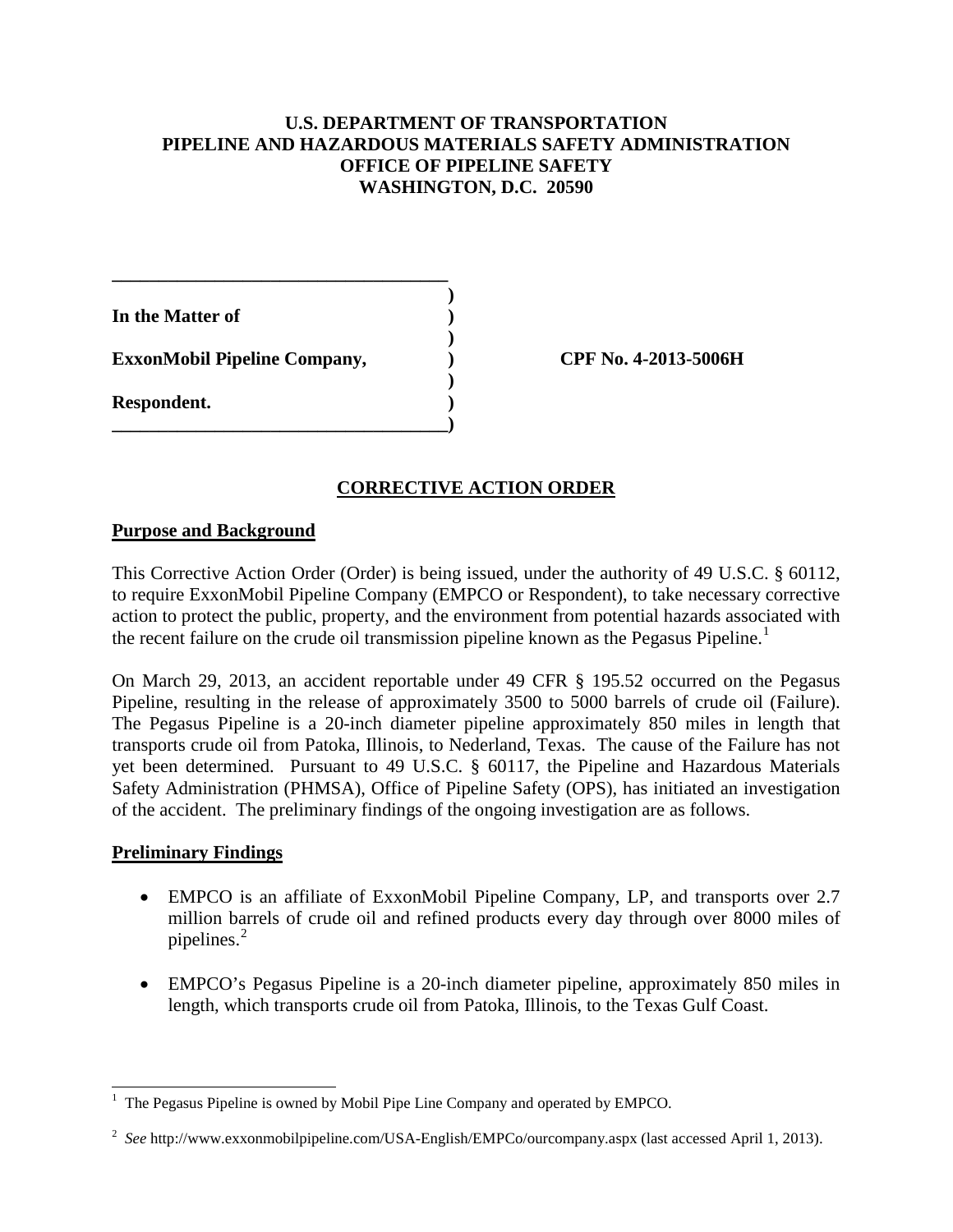- The Pegasus Pipeline was originally constructed in 1947 and 1948 and consists of 20inch diameter, 0.312" wall thickness, API 5LX-42 pipe, and contains both seamless pipe and low frequency electric resistance welded pipe.
- In 2006, EMPCO reversed the system flow on the Pegasus Pipeline. The pipeline now flows south from Illinois to Texas. A change in the direction of flow can affect the hydraulic and stress demands on the pipeline.
- At approximately 3:15pm CDT, on March 29, 2013, a failure occurred on Respondent's Pegasus Pipeline in Faulkner County, Arkansas, resulting in the release of crude oil into a residential neighborhood. The Failure occurred near milepost 315 in a residential area in the town of Mayflower, Arkansas (Failure Site). EMPCO reported the Failure to the National Response Center on March 29, 2013, at approximately 4pm CDT (NRC Report No. 1042466). EMPCO estimates that approximately 3500-5000 barrels of crude oil was released as a result of the Failure.
- The maximum operating pressure (MOP) of the pipeline at the Failure Site is 820 psig, as established by hydrostatic test in 2006. At the time of the Failure, the actual operating pressure of the pipeline was 708 psig.
- EMPCO learned of the Failure due to a drop in pressure on the pipeline. Upon learning of the pressure drop, EMPCO began to close the valves upstream and downstream and isolated the Failure Site. The valves were closed within 16 minutes of the pressure drop. The valves isolating this section of the pipeline are 18 miles apart.
- Various state and federal agencies responded to the scene, including PHMSA, the U.S. Environmental Protection Agency, and local police.
- The accident did not cause any known injuries, fatalities, or fires. Local police evacuated 21 homes.
- The entire Pegasus Pipeline currently remains out of service.
- The cause of the failure is still undetermined and the investigation is ongoing. The pipe has not yet been excavated to allow for visual examination of the pipe. EMPCO is preparing to install stopple valves to allow for the removal of the damaged section of pipe. The failed pipe section will be sent to a metallurgist for examination and failure analysis.
- The Failure Site is in a High Consequence Area that has been identified as directly affecting a high population area under PHMSA's integrity management regulations.<sup>3</sup> The released product entered the community's storm drainage system, which has been blocked off.

 3 *High population area* and *High Consequence Area* are defined in § 195.450.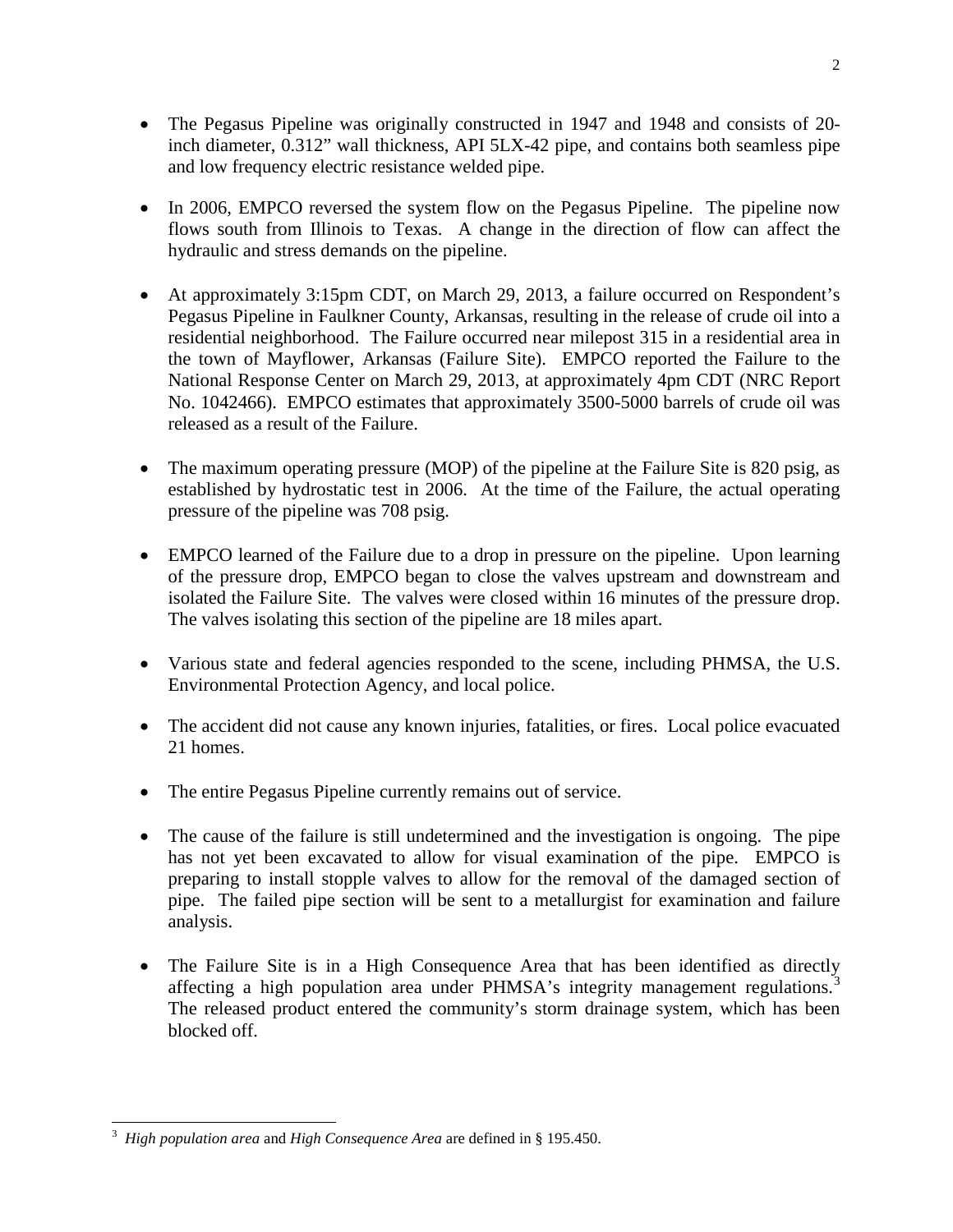- The Failure Site is approximately one mile from Lake Conway, a 6,700-acre man-made lake that is connected to several creeks and used for recreational fishing. As of this time, it appears that none of the crude oil has contaminated the lake.
- EMPCO has initiated spill response to recover the spilled crude oil.
- In July 2010, EMPCO performed an in-line inspection of the portion of the Pegasus Pipeline surrounding the Failure Site using a magnetic flux leakage and caliper tool. EMPCO has reported that no significant anomalies in the area of Failure Site were found. In February 2013, EMPCO performed a transverse flux in-line inspection of the Pegasus Pipeline in the area of the Failure Site. EMPCO has not yet received the results from this in-line inspection.

### **Determination of Necessity for Corrective Action Order and Right to Hearing**

Section 60112 of Title 49, United States Code, provides for the issuance of a Corrective Action Order, after reasonable notice and the opportunity for a hearing, requiring corrective action, which may include the suspended or restricted use of a pipeline facility, physical inspection, testing, repair, replacement, or other action, as appropriate. The basis for making the determination that a pipeline facility is hazardous, requiring corrective action, is set forth both in the above-referenced statute and 49 C.F.R. § 190.233, a copy of which is enclosed.

Section 60112 and the regulations promulgated thereunder provide for the issuance of a Corrective Action Order without prior opportunity for notice and hearing upon a finding that failure to issue the Order expeditiously will likely result in serious harm to life, property, or the environment. In such cases, an opportunity for a hearing will be provided as soon as practicable after the issuance of the Order.

After evaluating the foregoing preliminary findings of fact, I find that continued operation of the Pegasus Pipeline without corrective measures would be hazardous to life, property, and the environment. Additionally, having considered the uncertainties as to the cause of the Failure, the age of the pipeline, the unavailability of the results of the February 2013 in-line inspection, the 2006 change in direction of flow, the location of the Failure Site in a High Consequence Area, and the proximity of the pipeline to navigable waterways, environmentally sensitive areas and populated areas, I find that a failure to issue this Order expeditiously to require immediate corrective action would result in the likelihood of serious harm to life, property, or the environment.

Accordingly, this Corrective Action Order mandating immediate corrective action is issued without prior notice and opportunity for a hearing. The terms and conditions of this Order are effective upon receipt.

Within 10 days of receipt of this Order, Respondent may request a hearing, to be held as soon as practicable, by notifying the Associate Administrator for Pipeline Safety in writing, with a copy to the Director, Southwest Region, PHMSA (Director). If a hearing is requested, it will be held telephonically or in-person in Houston, Texas, or Washington, D.C.

After receiving and analyzing additional data in the course of this investigation, PHMSA may identify other corrective measures that need to be taken. In that event, Respondent will be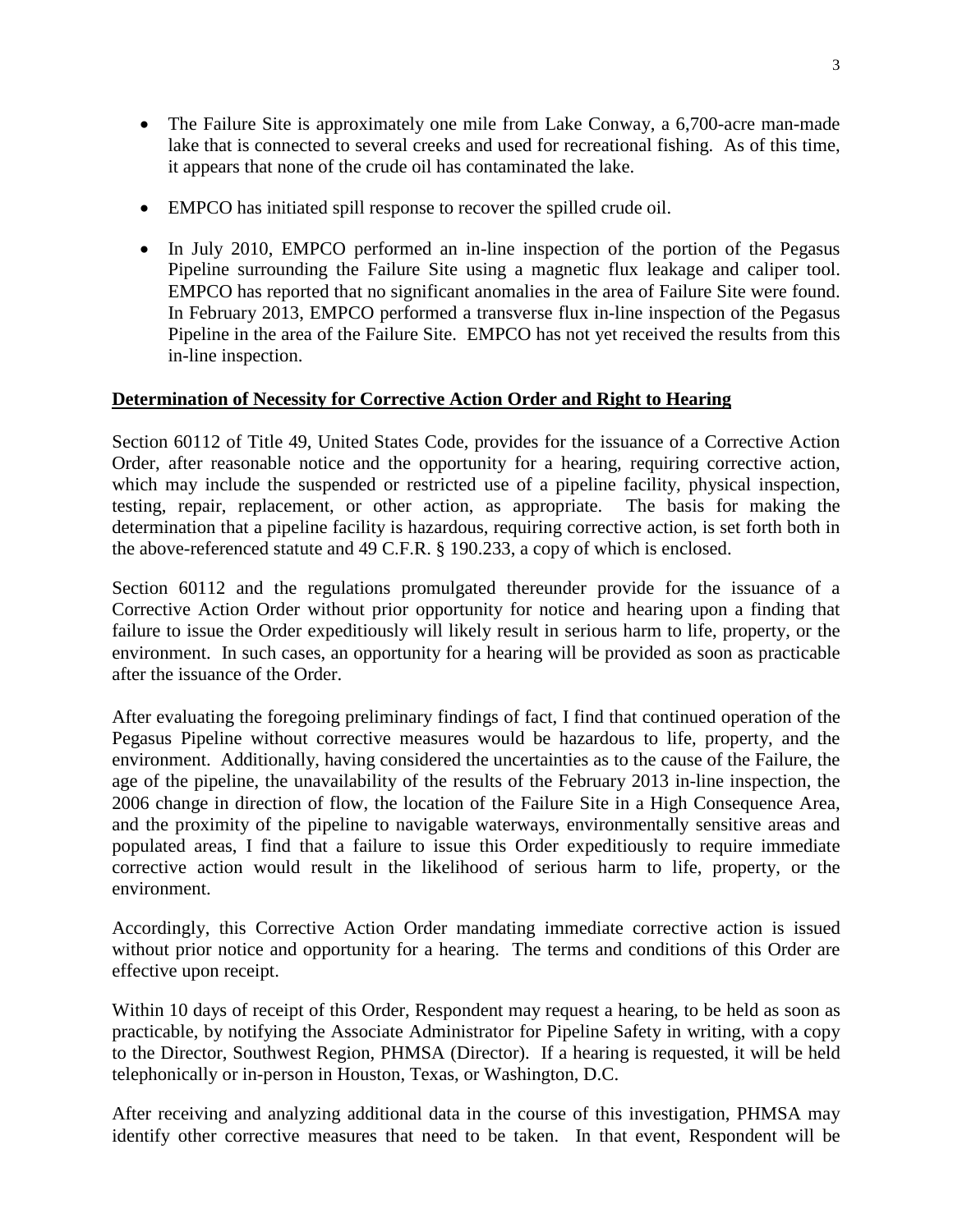notified of any additional measures required and amendment of this Order will be considered. To the extent consistent with safety, Respondent will be afforded notice and an opportunity for a hearing prior to the imposition of any additional corrective measures.

#### **Required Corrective Actions**

Pursuant to 49 U.S.C. § 60112, I hereby order EMPCO to immediately take the following corrective actions on the Pegasus Pipeline (Affected Pipeline):

- 1. *Return to Service.* Obtain written approval from the Director prior to resuming operation.
- 2. *Restart Plan.* Develop and submit a written re-start plan for prior approval of the Director, Southwest Region. The restart plan must provide for adequate patrolling of the Affected Pipeline during the restart process and include measures to confirm the integrity of the pipeline facilities that were damaged or are suspected of being damaged as a result of the Failure. The restart plan must specify a daylight restart and provide for advance communications with local emergency response officials.
- 3. *Metallurgical Testing.* Within 45 days of receipt of this Order, complete mechanical and metallurgical testing and failure analysis of the failed pipe. Complete the testing and analysis as follows:
	- A. Document the chain-of-custody when handling and transporting the failed pipe section and other evidence from the failure site;
	- B. Within 10 days of receipt of this Order, develop and submit to the Director the testing protocol, including selection of the testing laboratory, for prior approval.
	- C. Prior to commencing the mechanical and metallurgical testing, provide the Director with the scheduled date, time, and location of the testing to allow a PHMSA representative to witness the testing; and
	- D. Ensure that the testing laboratory distributes all resulting reports in their entirety (including all media), whether draft or final, to the Director at the same time as they are made available to Respondent.
- 4. *Remedial Work Plan.* Within 90 days after completing the metallurgical testing and analysis, submit a remedial work plan ("Work Plan") to the Director for approval. The Work Plan must provide for the verification of the integrity of the Affected Pipeline and must address all factors known or suspected in the Failure, including but not limited to the following:
	- A. The integration of the results of the failure analyses and other actions required by this Order with all relevant operating data including all historical repair information, results of past in-line inspections, construction, operating, maintenance, testing, metallurgical analysis or other third party consultation information, and assessment data for the Affected Pipeline;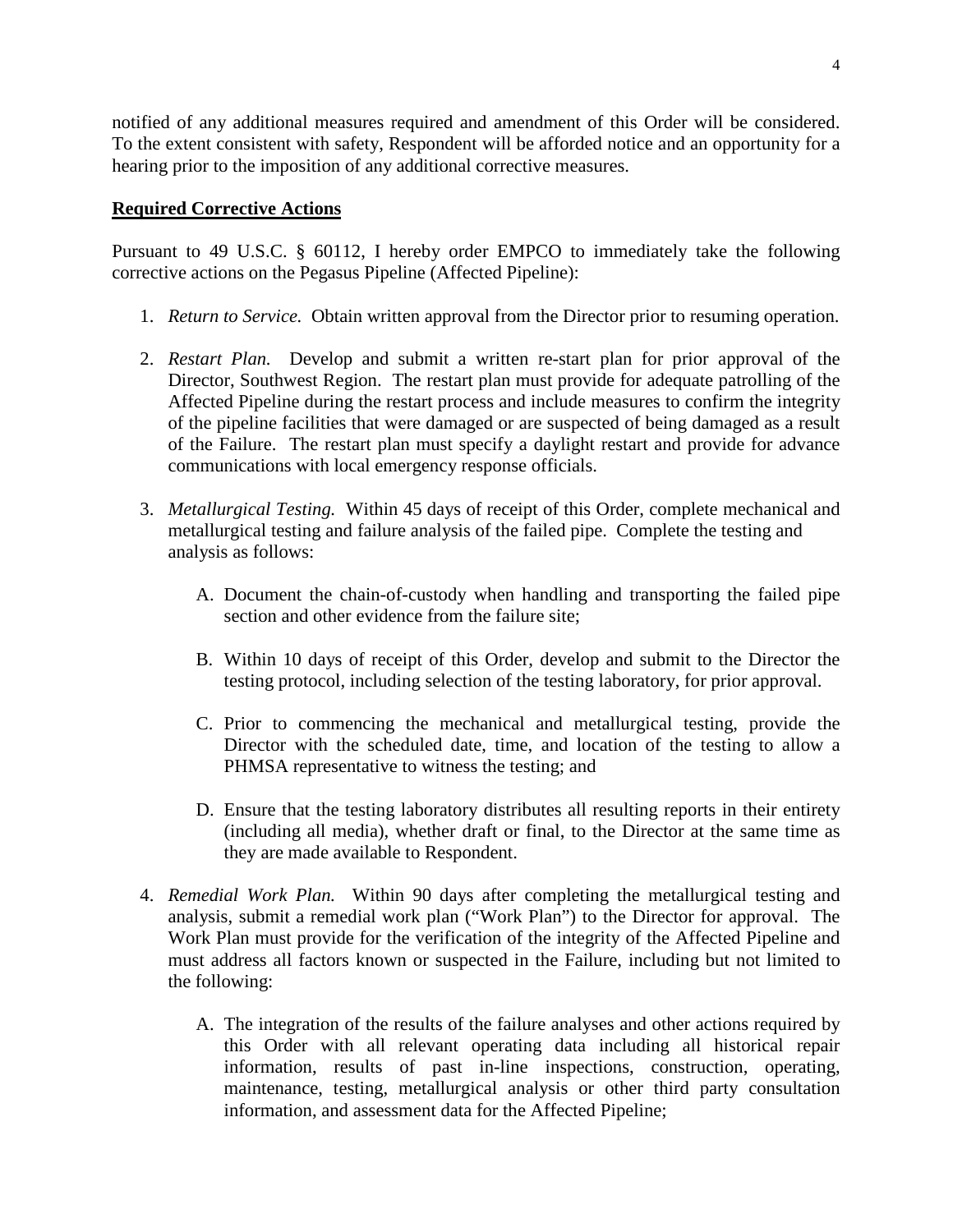- B. The performance of additional field testing, inspections, and evaluations to determine whether and to what extent the conditions associated with the Failure or any other integrity-threatening conditions are present elsewhere on the Affected Pipeline. The results of the inspections, field excavations, and evaluations must be made available to PHMSA or its representative;
- C. The performance of repairs or other corrective measures that fully remediate the identified risk conditions associated with the Failure and any other integritythreatening condition everywhere along the Affected Pipeline. Based on the known history and condition of the pipeline, the plans for repairs must include continuing long-term periodic testing and integrity verification measures to ensure the ongoing safe operation of the pipeline considering the results of the analyses, inspections, and corrective measures undertaken pursuant to the Order;
- D. A proposed schedule for completion of Items A−C.
- 5. The Work Plan will be incorporated by reference into this Order. Respondent must revise the Work Plan as necessary to incorporate the results of actions undertaken pursuant to this Order and whenever necessary to incorporate new information obtained during the failure investigation and remedial activities. Submit any such plan revisions to the Director for prior approval. The Director may approve plan elements incrementally.
- 6. Implement the Work Plan as approved by the Director, including any revisions to the plan.
- 7. *Pressure Restriction.* After receiving approval from the Director to restart the Affected Pipeline, the pressure is not to exceed 80% of the actual operating pressure in effect immediately prior to the Failure, or 656 psig. This pressure reduction requires that any relevant remote or local alarm limits, software programming set-points or control points, and mechanical over-pressure devices be adjusted accordingly.This pressure restriction will remain in effect until written approval to increase the pressure or return the pipeline to its pre-failure operating pressure is obtained from the Director.
- 8. *Removal of Pressure Restriction.* The Director may allow the removal or modification of the pressure restriction upon a written request from Respondent demonstrating that restoring the Affected Pipeline to its pre-failure operating pressure is justified based on a reliable engineering analysis showing that the pressure increase is safe considering all known defects, anomalies and operating parameters of the pipeline.
- 9. *Reporting.* Submit quarterly reports to the Director that: (1) include all available data and results of the testing and evaluations required by this Order; and (2) describe the progress of the repairs or other remedial actions being undertaken. The first quarterly report is due on July 1, 2013. The Director may change the interval for the submission of these reports.
- 10. *Documentation of the Costs.* It is requested but not required that Respondent maintain documentation of the costs associated with implementation of this Corrective Action Order. Include in each monthly report submitted, the to-date total costs associated with: